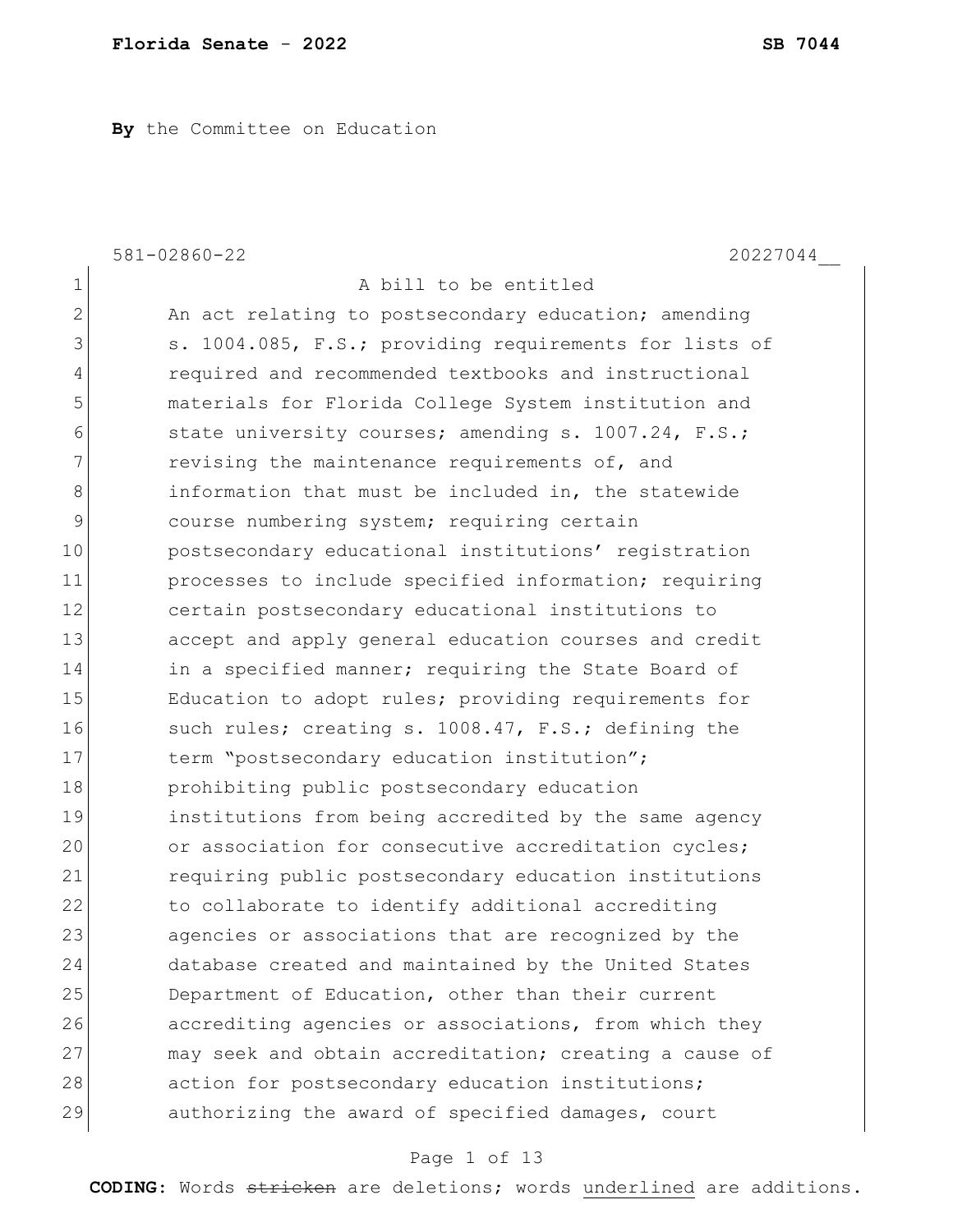|    | 581-02860-22<br>20227044                                         |
|----|------------------------------------------------------------------|
| 30 | costs, and attorney fees; providing for the future               |
| 31 | expiration of specified provisions; amending ss.                 |
| 32 | 1009.23 and 1009.24, F.S.; requiring Florida College             |
| 33 | System institutions and state universities,                      |
| 34 | respectively, to post specified information relating             |
| 35 | to tuition and fee rates and proposed changes to such            |
| 36 | rates on their websites; revising the information that           |
| 37 | must be included in a required notice to students;               |
| 38 | requiring a specific press release to be e-mailed to             |
| 39 | enrolled students; providing requirements for a                  |
| 40 | Florida College System institution or a state                    |
| 41 | university, respectively, to raise, impose, or                   |
| 42 | authorize certain fees; providing a directive to the             |
| 43 | Division of Law Revision; providing an effective date.           |
| 44 |                                                                  |
| 45 | Be It Enacted by the Legislature of the State of Florida:        |
| 46 |                                                                  |
| 47 | Section 1. Section 1004.085, Florida Statutes, is amended        |
| 48 | to read:                                                         |
| 49 | 1004.085 Textbook and instructional materials affordability      |
| 50 | and transparency.-                                               |
| 51 | (1) As used in this section, the term "instructional             |
| 52 | materials" means educational materials for use within a course   |
| 53 | which may be available in printed or digital format.             |
| 54 | (2) An employee of a Florida College System institution or       |
| 55 | state university may not demand or receive any payment, loan,    |
| 56 | subscription, advance, deposit of money, service, or anything of |
| 57 | value, present or promised, in exchange for requiring students   |
| 58 | to purchase a specific textbook or instructional material for    |
|    | Page 2 of 13                                                     |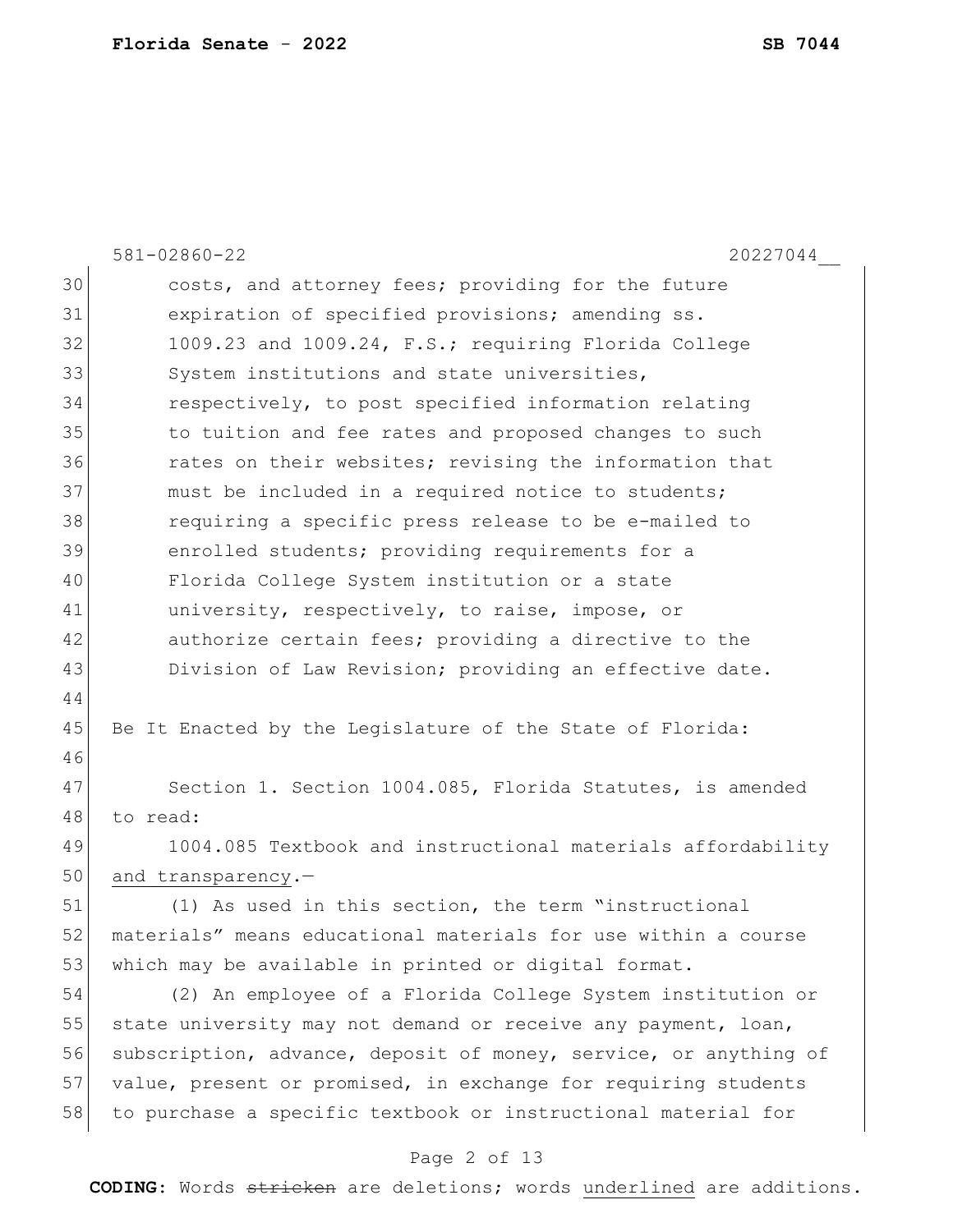581-02860-22 20227044\_\_ 59 coursework or instruction. 60 (3) An employee may receive: 61 (a) Sample copies, instructor copies, or instructional 62 materials. These materials may not be sold for any type of 63 compensation if they are specifically marked as free samples not 64 for resale. 65 (b) Royalties or other compensation from sales of textbooks 66 or instructional materials that include the instructor's own 67 writing or work. 68 (c) Honoraria for academic peer review of course materials. 69 (d) Fees associated with activities such as reviewing, 70 critiquing, or preparing support materials for textbooks or 71 instructional materials pursuant to guidelines adopted by the 72 State Board of Education or the Board of Governors. 73 (e) Training in the use of course materials and learning 74 technologies. 75 (4) Each Florida College System institution and state 76 university board of trustees is authorized to adopt policies in 77 consultation with providers, including bookstores, which allow 78 for the use of innovative pricing techniques and payment options 79 for textbooks and instructional materials. Such policies may 80 include bulk pricing arrangements that enable students to 81 purchase course materials or texts that are delivered digitally; 82 delivered through other technologies that are, or the licenses 83 of which are, required for use within a course; or delivered in 84 a print format. Innovative pricing techniques and payment 85 options must include an opt-in or opt-out provision for students 86 and may be approved only if there is documented evidence that 87 the options reduce the cost of textbooks and instructional

#### Page 3 of 13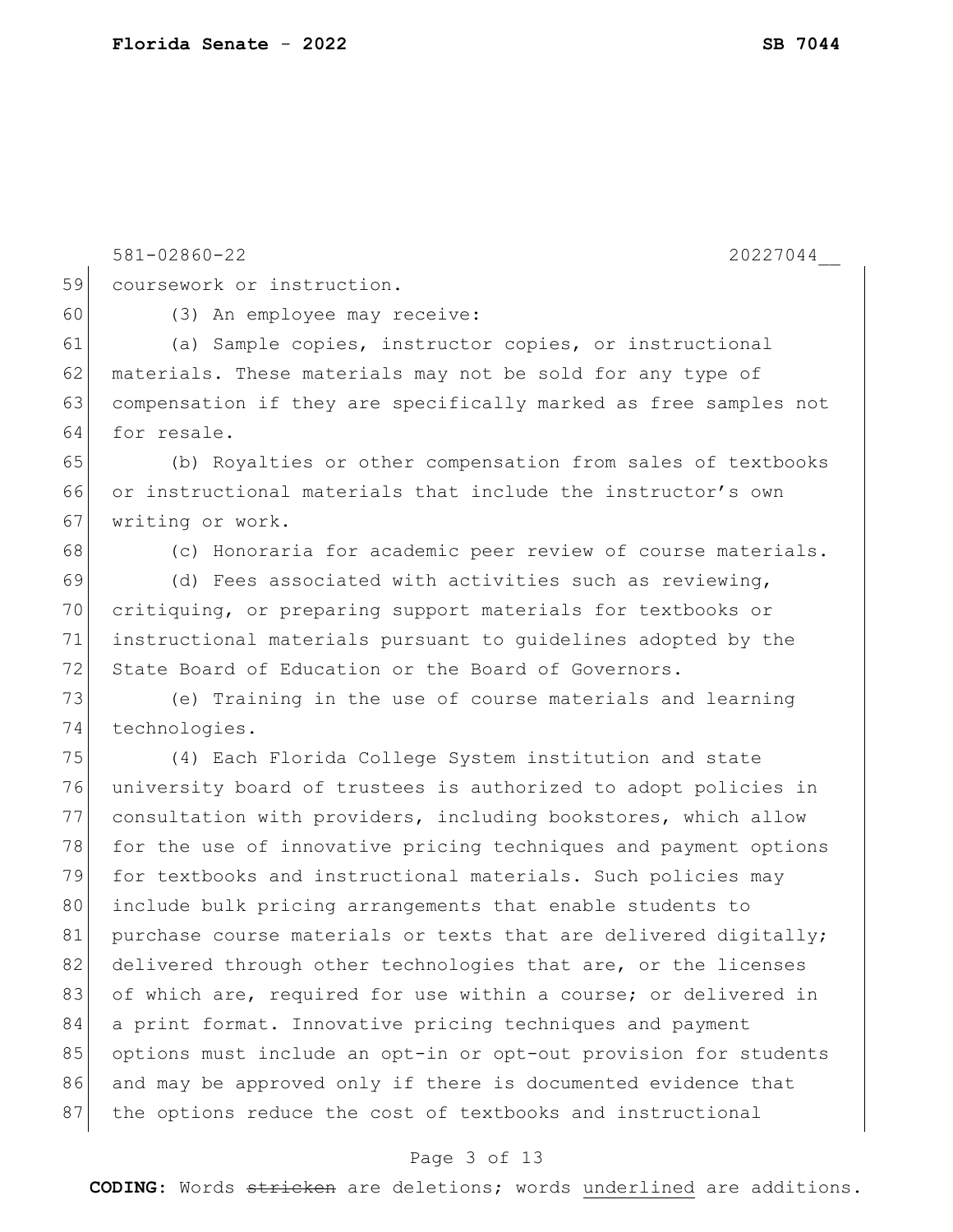581-02860-22 20227044\_\_ 88 materials for students taking a course. 89 (5) (a) Each Florida College System institution and state 90 university shall post prominently in the course registration  $91$  system and on its website, as early as is feasible, but at least 92 45 days before the first day of class for each term, a hyperlink 93 to lists of required and recommended textbooks and instructional 94 materials for at least 95 percent of all courses and course 95 sections offered at the institution during the upcoming term. 96 The lists must include the International Standard Book Number 97 (ISBN) for each required and recommended textbook and 98 instructional material or other identifying information, which 99 must include, at a minimum, all of the following: the title, all 100 authors listed, publishers, edition number, copyright date, 101 published date, and other relevant information necessary to 102 identify the specific textbooks or instructional materials 103 required and recommended for each course. The State Board of 104 Education and the Board of Governors shall include in the 105 policies, procedures, and guidelines adopted under subsection 106 (6) certain limited exceptions to this notification requirement 107 for classes added after the notification deadline. 108 (b) The lists of required and recommended textbooks and 109 instructional materials required in paragraph (a) must: 110 1. Be posted as early as is feasible but at least 45 days 111 before the first day of class for each term. 112 2. Remain posted for at least 5 academic years. 113 3. Be searchable by the course subject, the course number, 114 the course title, the name of the instructor of the course, the 115 title of each assigned textbook or instructional material, and

#### 116 each author of an assigned textbook or instructional material.

#### Page 4 of 13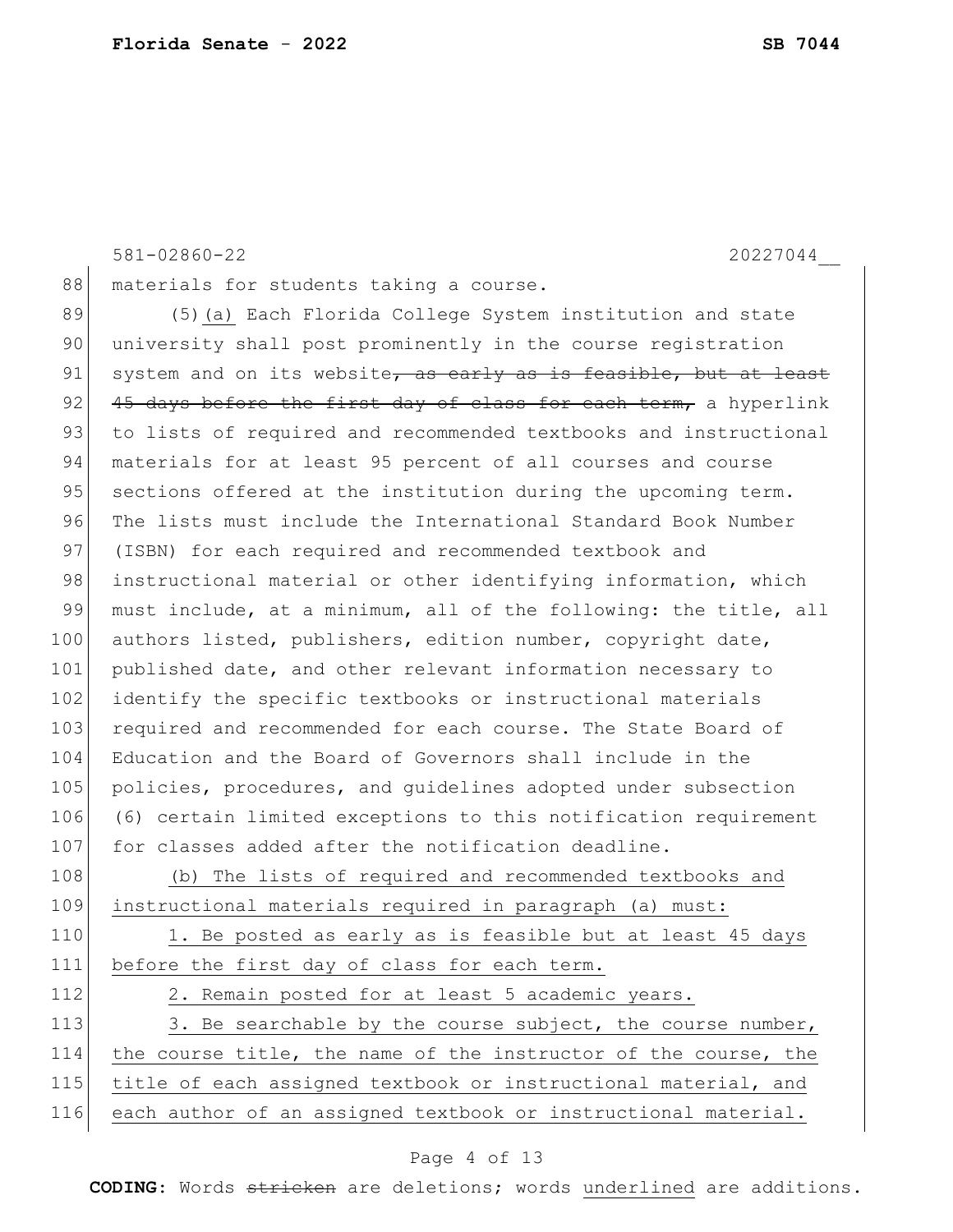|     | 20227044<br>$581 - 02860 - 22$                                   |
|-----|------------------------------------------------------------------|
| 117 | 4. Be easily downloadable by current and prospective             |
| 118 | students.                                                        |
| 119 | (c) If a course subject to paragraphs (a) and (b) is a           |
| 120 | general education core course option identified pursuant to s.   |
| 121 | 1007.25, course syllabi information containing sufficient detail |
| 122 | to inform students of all of the following must be included:     |
| 123 | 1. The course curriculum.                                        |
| 124 | 2. The goals, objectives, and student expectations of the        |
| 125 | course.                                                          |
| 126 | 3. How student performance will be measured.                     |
| 127 | (6) After receiving input from students, faculty,                |
| 128 | bookstores, and publishers, the State Board of Education and the |
| 129 | Board of Governors each shall adopt textbook and instructional   |
| 130 | materials affordability policies, procedures, and quidelines for |
| 131 | implementation by Florida College System institutions and state  |
| 132 | universities, respectively, that further efforts to minimize the |
| 133 | cost of textbooks and instructional materials for students       |
| 134 | attending such institutions while maintaining the quality of     |
| 135 | education and academic freedom. The policies, procedures, and    |
| 136 | quidelines shall address:                                        |
| 137 | (a) The establishment of deadlines for an instructor or          |
| 138 | department to notify the bookstore of required and recommended   |
| 139 | textbooks and instructional materials so that the bookstore may  |
| 140 | verify availability, source lower cost options when practicable, |
| 141 | explore alternatives with faculty when academically appropriate, |
| 142 | and maximize the availability of used textbooks and              |
| 143 | instructional materials.                                         |
| 144 | (b) Confirmation by the course instructor or academic            |
| 145 | department offering the course, before the textbook or           |
|     | Page 5 of 13                                                     |
|     |                                                                  |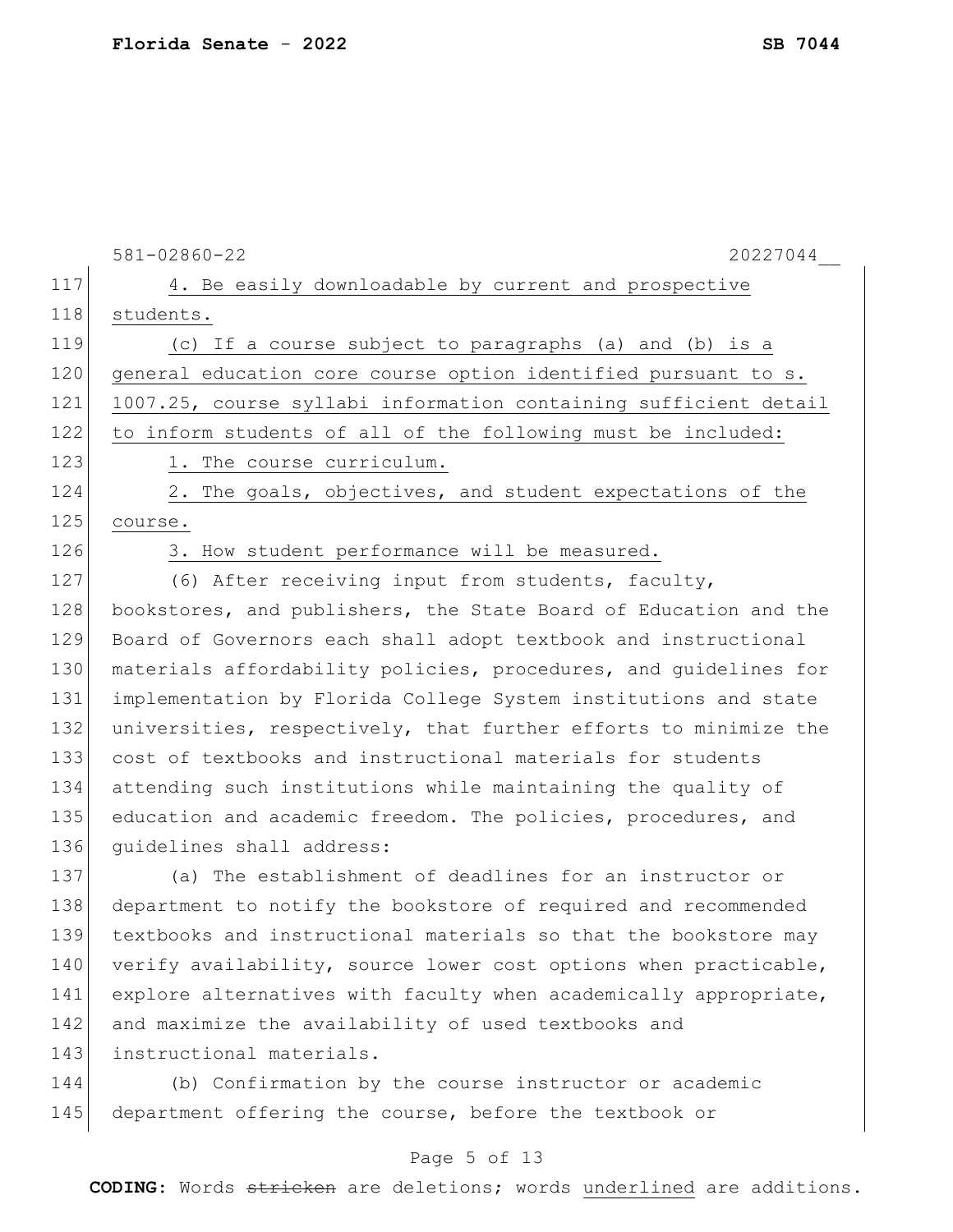581-02860-22 20227044\_\_ 146 instructional materials adoption is finalized, of the intent to 147 use all items ordered, particularly each individual item sold as 148 part of a bundled package. 149 (c) Determination by a course instructor or the academic 150 department offering the course, before a textbook or 151 instructional material is adopted, of the extent to which a new 152 edition differs significantly and substantively from earlier 153 versions and the value to the student of changing to a new 154 edition or the extent to which an open-access textbook or 155 instructional material is available.

 (d) The availability of required and recommended textbooks and instructional materials to students otherwise unable to afford the cost, including consideration of the extent to which 159 an open-access textbook or instructional material may be used.

160 (e) Participation by course instructors and academic 161 departments in the development, adaptation, and review of open-162 access textbooks and instructional materials and, in particular, 163 open-access textbooks and instructional materials for high-164 demand general education courses.

165 (f) Consultation with school districts to identify 166 practices that impact the cost of dual enrollment textbooks and 167 instructional materials to school districts, including, but not 168 limited to, the length of time that textbooks and instructional 169 materials remain in use.

170 (g) Selection of textbooks and instructional materials 171 through cost-benefit analyses that enable students to obtain the 172 highest-quality product at the lowest available price, by 173 considering:

174 1. Purchasing digital textbooks in bulk.

#### Page 6 of 13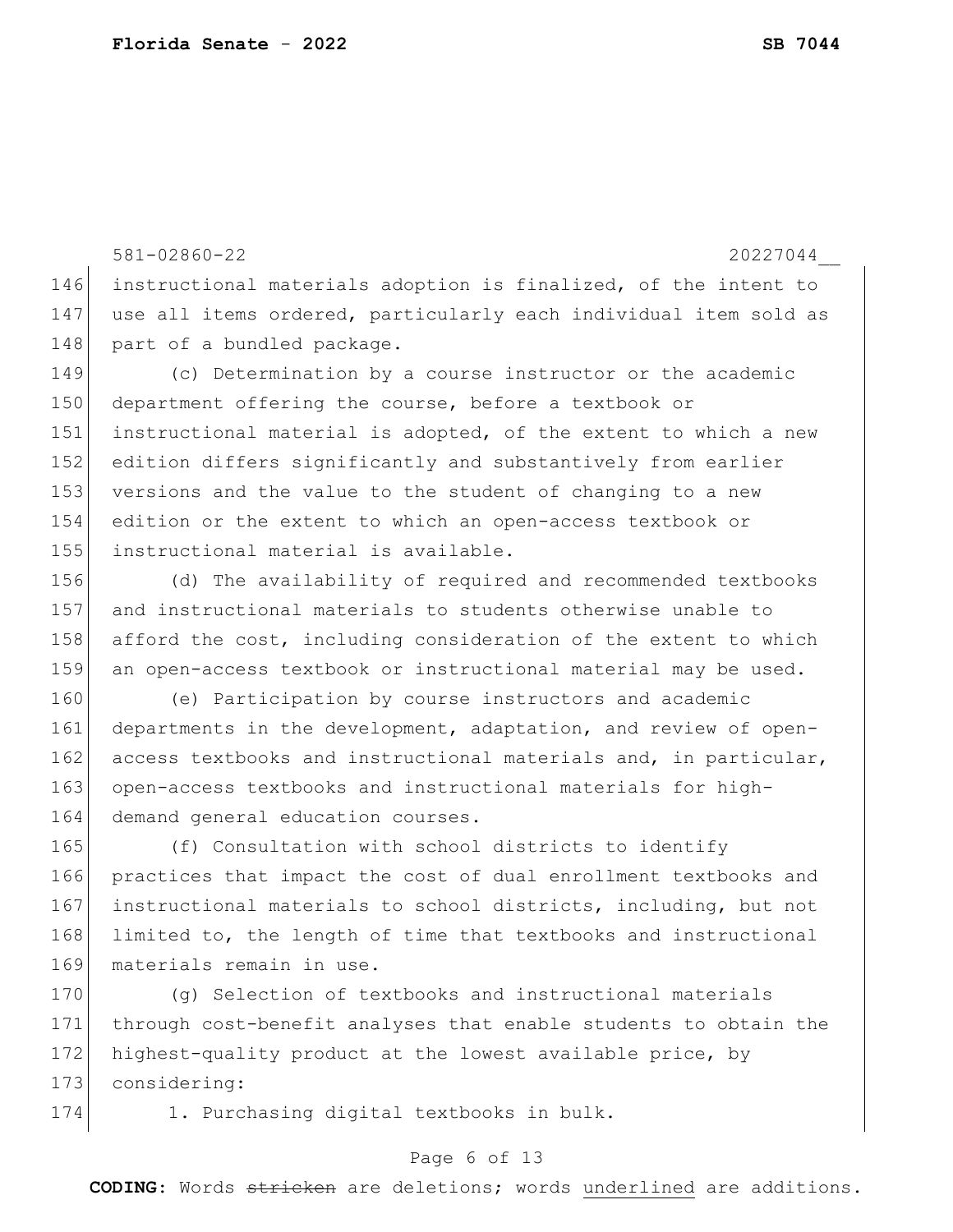|     | $581 - 02860 - 22$<br>20227044                                   |
|-----|------------------------------------------------------------------|
| 175 | 2. Expanding the use of open-access textbooks and                |
| 176 | instructional materials.                                         |
| 177 | 3. Providing rental options for textbooks and instructional      |
| 178 | materials.                                                       |
| 179 | 4. Increasing the availability and use of affordable             |
| 180 | digital textbooks and learning objects.                          |
| 181 | 5. Developing mechanisms to assist in buying, renting,           |
| 182 | selling, and sharing textbooks and instructional materials.      |
| 183 | 6. The length of time that textbooks and instructional           |
| 184 | materials remain in use.                                         |
| 185 | 7. An evaluation of cost savings for textbooks and               |
| 186 | instructional materials which a student may realize if           |
| 187 | individual students are able to exercise opt-in provisions for   |
| 188 | the purchase of the materials.                                   |
| 189 | (7) The board of trustees of each Florida College System         |
| 190 | institution and state university shall report, by September 30   |
| 191 | of each year, to the Chancellor of the Florida College System or |
| 192 | the Chancellor of the State University System, as applicable,    |
| 193 | the textbook and instructional materials selection process for   |
| 194 | high-enrollment courses; specific initiatives of the institution |
| 195 | designed to reduce the costs of textbooks and instructional      |
| 196 | materials; policies implemented in accordance with subsection    |
| 197 | (5); the number of courses and course sections that were not     |
| 198 | able to meet the textbook and instructional materials posting    |
| 199 | deadline for the previous academic year; and any additional      |
| 200 | information determined by the chancellors. By November 1 of each |
| 201 | year, each chancellor shall provide a summary of the information |
| 202 | provided by institutions to the State Board of Education and the |
| 203 | Board of Governors, as applicable.                               |
|     |                                                                  |

# Page 7 of 13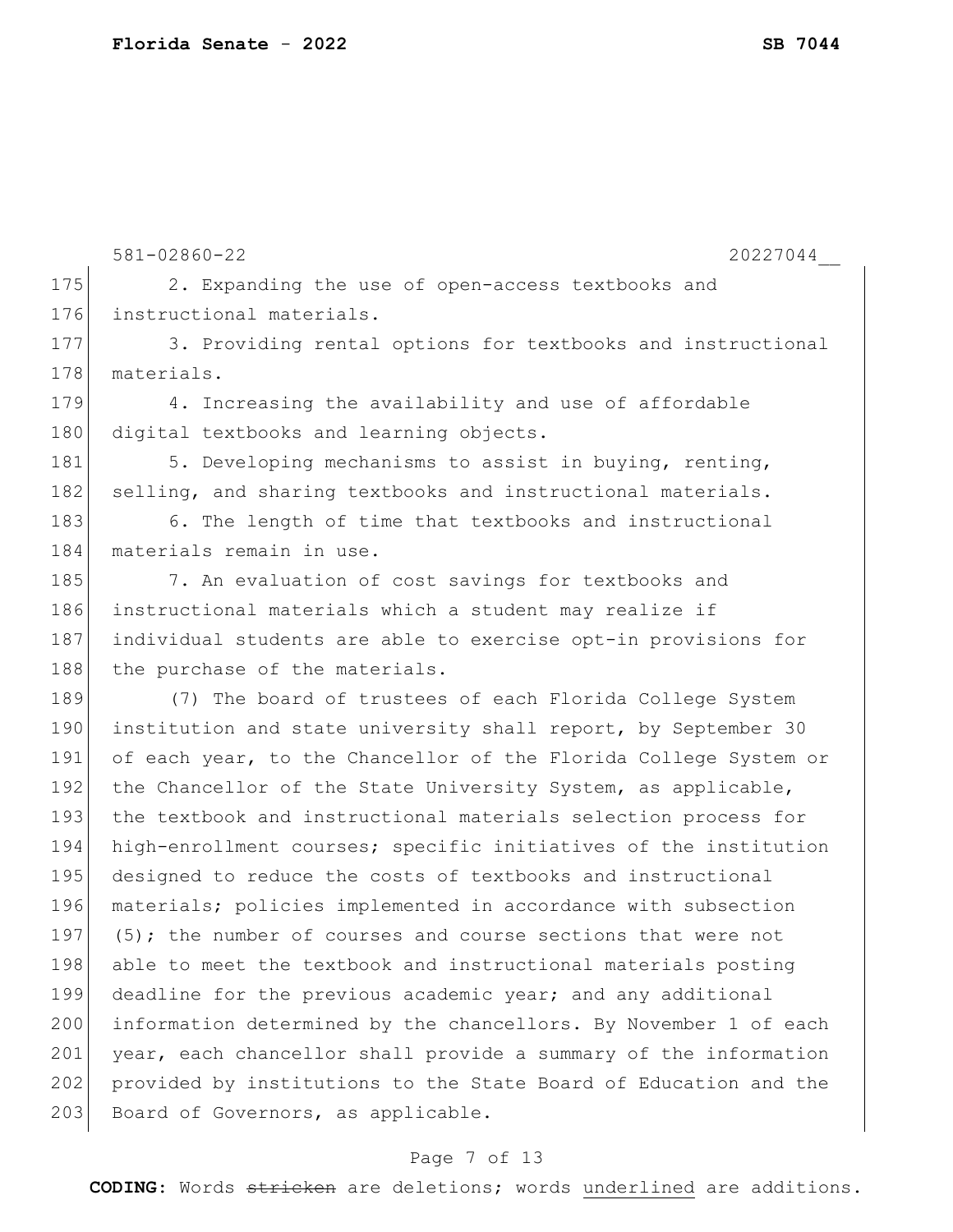|     | 581-02860-22<br>20227044                                         |
|-----|------------------------------------------------------------------|
| 204 | Section 2. Present subsection (8) of section 1007.24,            |
| 205 | Florida Statutes, is redesignated as subsection (9) and amended, |
| 206 | a new subsection (8) is added to that section, and subsections   |
| 207 | (4) and (5) of that section are amended, to read:                |
| 208 | 1007.24 Statewide course numbering system.-                      |
| 209 | (4) The statewide course numbering system must be shall          |
| 210 | maintained electronically and regularly updated by the           |
| 211 | department and include the courses at the recommended levels,    |
| 212 | course numbers, course titles, credits awarded, and other        |
| 213 | identifiable information by institution and academic year, as    |
| 214 | required by state board rule.                                    |
| 215 | (5) The registration process at each state university and        |
| 216 | Florida College System institution must shall include the        |
| 217 | courses at their designated levels, and statewide course         |
| 218 | numbers, course titles, credits awarded, and other identifiable  |
| 219 | information, as required by state board rule.                    |
| 220 | (8) Participating postsecondary institutions receiving           |
| 221 | transfer course credit must accept and apply general education   |
| 222 | courses and credit in accordance with this section, s. 1007.25,  |
| 223 | and other provisions of law, including credit earned through     |
| 224 | dual enrollment, course equivalencies, and other acceleration    |
| 225 | mechanisms, as first satisfying general education core course    |
| 226 | credit requirements and other general education subject area     |
| 227 | course credit requirements before applying the course credit as  |
| 228 | elective credit.                                                 |
| 229 | $(9)$ $(8)$ -The State Board of Education shall adopt rules that |
| 230 | provide for the collection of course information from            |
| 231 | participating institutions, identifiable information required    |
| 232 | for each course, and the conduct of regularly scheduled faculty  |

# Page 8 of 13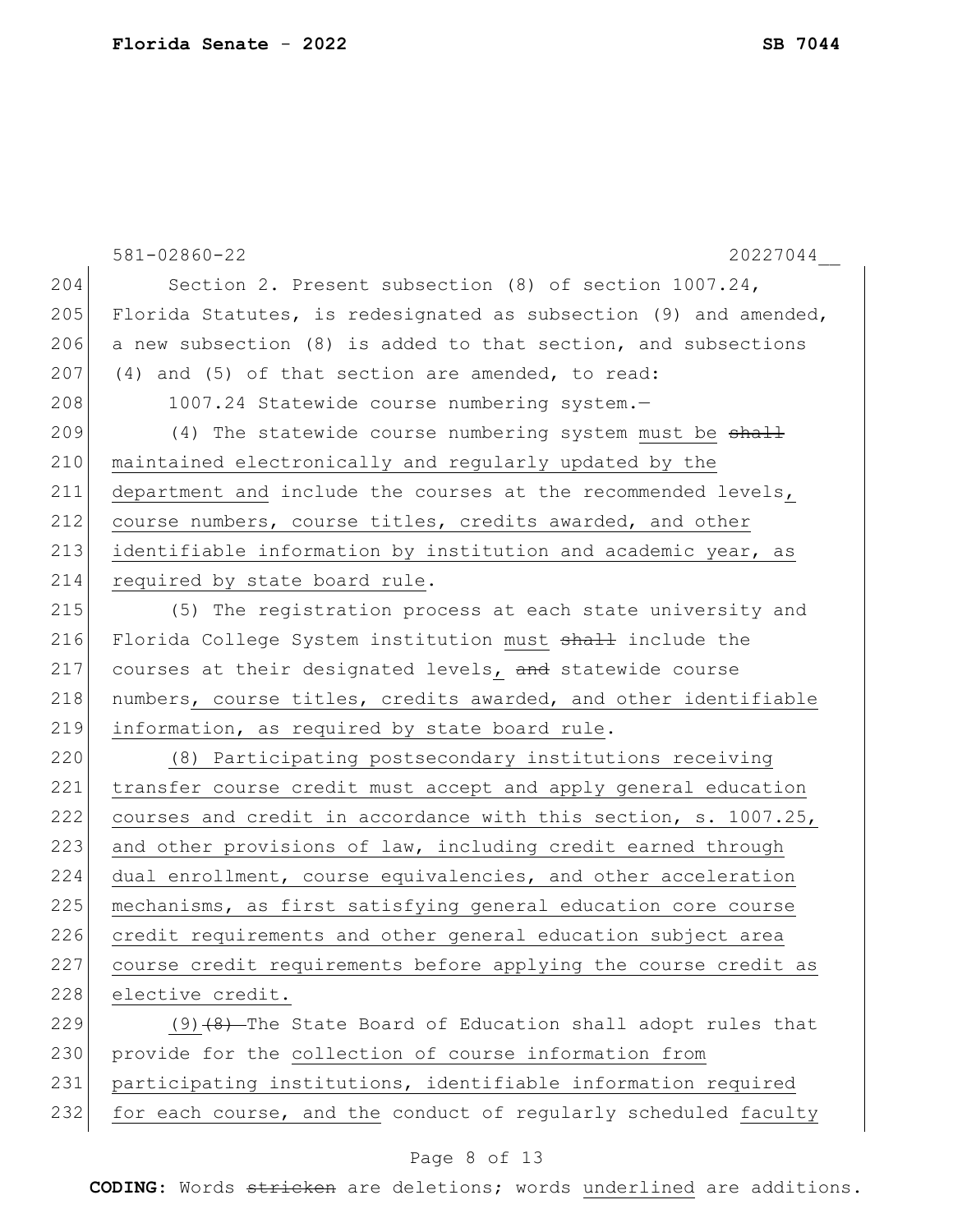|     | 581-02860-22<br>20227044                                         |
|-----|------------------------------------------------------------------|
| 233 | committee reviews and recommendations. At a minimum, rules must  |
| 234 | address all of the following:                                    |
| 235 | (a) Required institutional reporting formats, timelines,         |
| 236 | and procedures for the timely and uniform collection and         |
| 237 | publication of course data information.                          |
| 238 | (b) Regularly scheduled faculty committee reviews and            |
| 239 | recommendations to the commissioner for the alignment or         |
| 240 | realignment of courses, course numbers, course titles,           |
| 241 | designated levels, credits awarded, and other identifiable       |
| 242 | information for the purpose of facilitating credit transfer and  |
| 243 | acceptance for substantially similar courses at receiving        |
| 244 | institutions.                                                    |
| 245 | (c) Regularly scheduled faculty committee reviews and            |
| 246 | recommendations to the commissioner for the classification or    |
| 247 | reclassification of courses as satisfying general education,     |
| 248 | general education core, prerequisite, substitution, equivalency, |
| 249 | civic literacy, or other course types, pursuant to s. 1007.25,   |
| 250 | consistent with subject area, course content, programmatic, and  |
| 251 | other requirements outlined in rule.                             |
| 252 | (d) Purges of courses that are listed in the statewide           |
| 253 | course numbering system but have not been taught at an           |
| 254 | institution for the preceding 5 years. These rules must include  |
| 255 | waiver provisions that allow course continuation if an           |
| 256 | institution has reasonable cause for having not offered a course |
| 257 | within the 5-year limit and an expectation that the course will  |
| 258 | be offered again within the following 5 years.                   |
| 259 | Section 3. Section 1008.47, Florida Statutes, is created to      |
| 260 | read:                                                            |
| 261 | 1008.47 Postsecondary education institution accreditation.-      |

# Page 9 of 13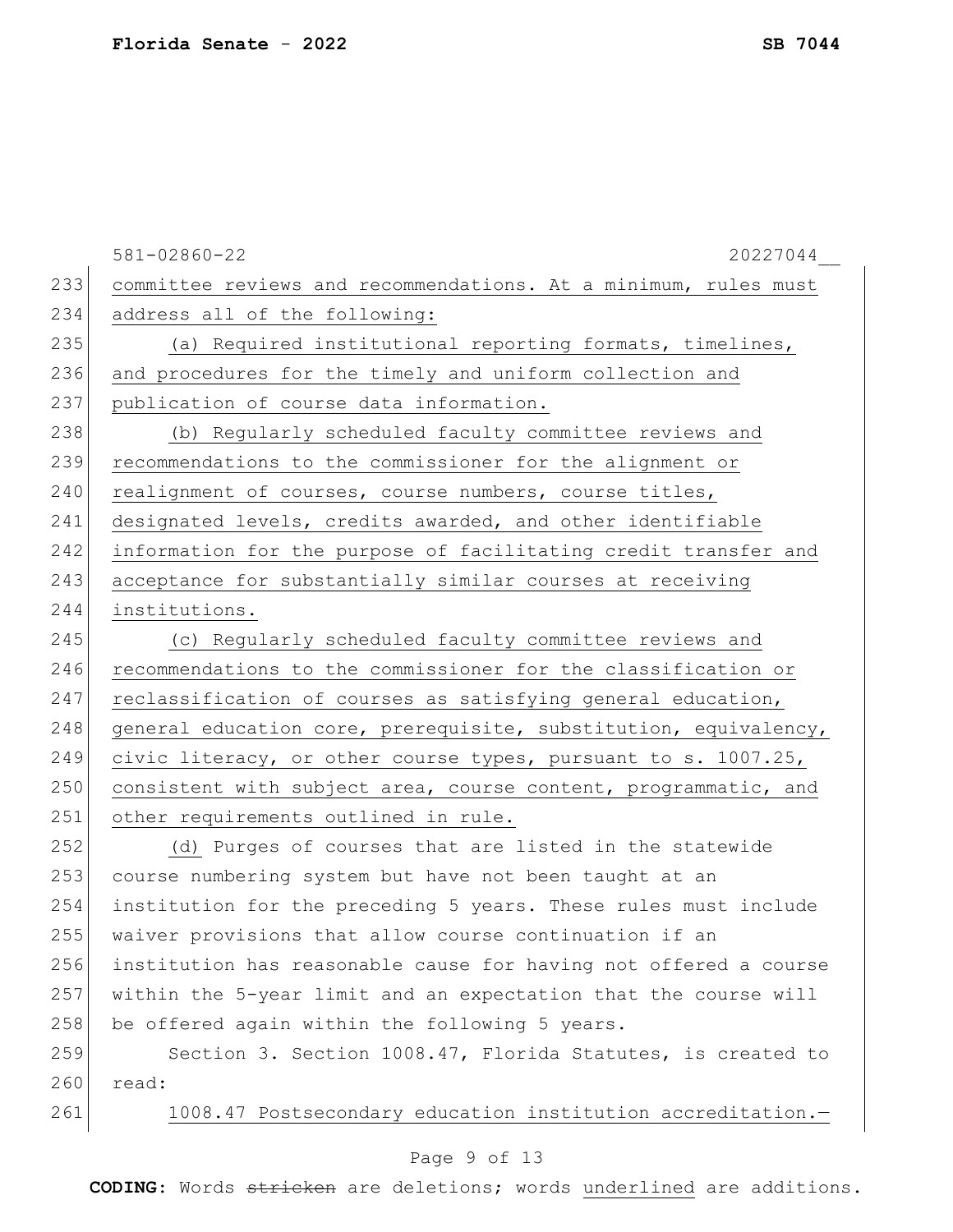|     | $581 - 02860 - 22$<br>20227044                                   |
|-----|------------------------------------------------------------------|
| 262 | (1) DEFINITION. - As used in this section, the term              |
| 263 | "postsecondary education institution" means a Florida College    |
| 264 | System institution, state university, or nonpublic postsecondary |
| 265 | education institution that receives state funds.                 |
| 266 | (2) ACCREDITATION. - A public postsecondary education            |
| 267 | institution may not be accredited by the same accrediting agency |
| 268 | or association for consecutive accreditation cycles. In the year |
| 269 | following reaffirmation or fifth-year review by their            |
| 270 | accrediting agencies or associations, public postsecondary       |
| 271 | education institutions shall collaborate to identify accrediting |
| 272 | agencies or associations that are recognized by the database     |
| 273 | created and maintained by the United States Department of        |
| 274 | Education, other than their current accrediting agencies or      |
| 275 | associations, from which to seek accreditation and shall seek    |
| 276 | and obtain accreditation before their next reaffirmation date.   |
| 277 | (3) CAUSE OF ACTION. - A postsecondary education institution     |
| 278 | negatively impacted by retaliatory action taken against the      |
| 279 | postsecondary education institution by an accrediting agency or  |
| 280 | association may bring an action against the accrediting agency   |
| 281 | or association in a court of competent jurisdiction and may      |
| 282 | obtain liquidated damages up to the amount of federal financial  |
| 283 | aid received by the postsecondary education institution, court   |
| 284 | costs, and reasonable attorney fees.                             |
| 285 | (4) EXPIRATION. This section expires December 31, 2032.          |
| 286 | Section 4. Subsection (20) of section 1009.23, Florida           |
| 287 | Statutes, is amended, and subsection (21) is added to that       |
| 288 | section, to read:                                                |
| 289 | 1009.23 Florida College System institution student fees.-        |
| 290 | (20) All tuition and fees described in this section, and         |
|     |                                                                  |

# Page 10 of 13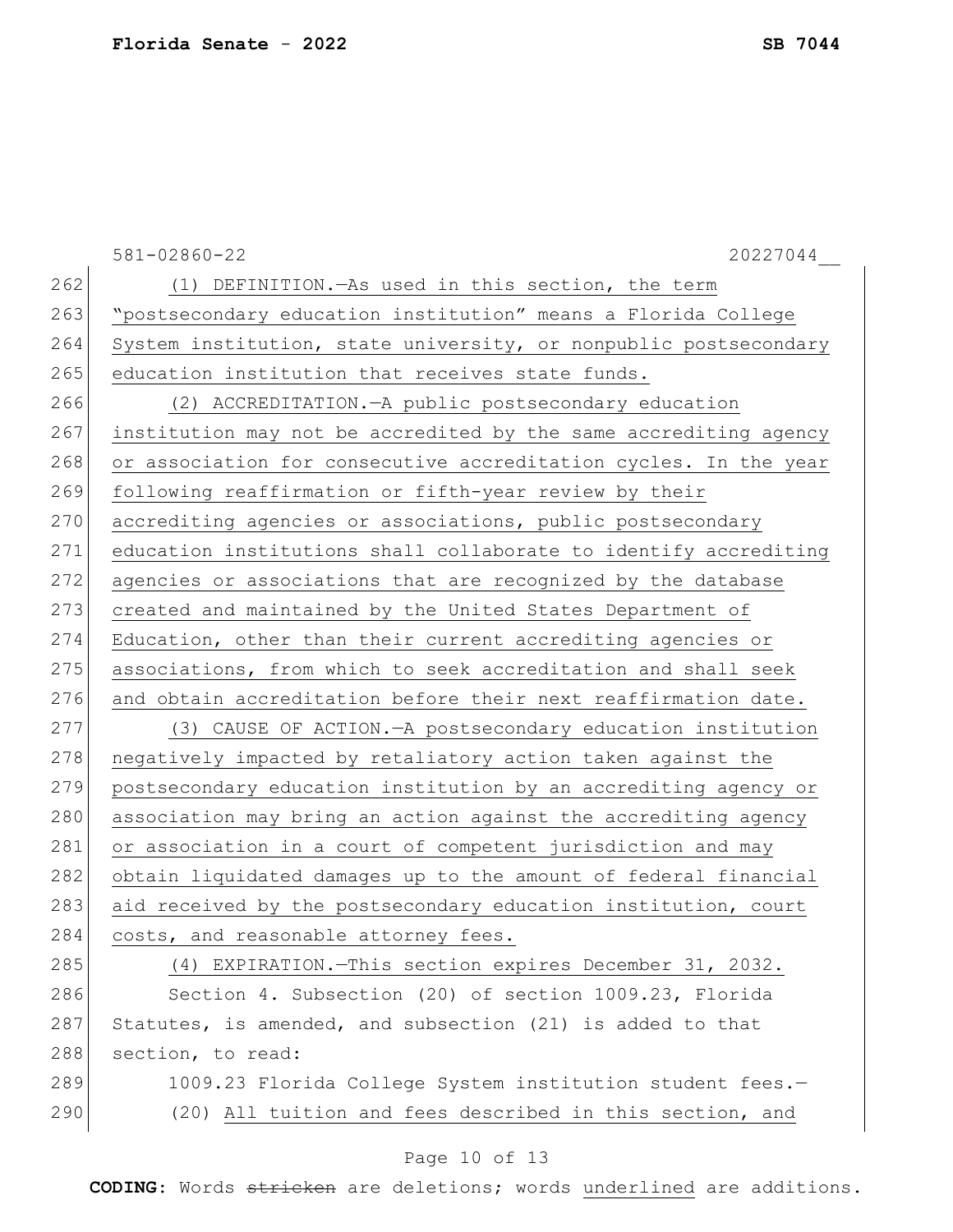|     | 20227044<br>$581 - 02860 - 22$                                   |
|-----|------------------------------------------------------------------|
| 291 | any proposed changes to such tuition and fees, must be           |
| 292 | prominently posted on the institution's website in an area that  |
| 293 | is transparent and easily accessible. Each Florida College       |
| 294 | System institution shall publicly notice and notify all enrolled |
| 295 | students of any proposal to increase tuition or fees at least 28 |
| 296 | days before its consideration for a vote taken at a board of     |
| 297 | trustees meeting. The notice must:                               |
| 298 | (a) Include the date and time of the meeting at which the        |
| 299 | proposal will be considered.                                     |
| 300 | (b) Specifically outline the details of existing tuition         |
| 301 | and fees, including how such tuition and fees are expended, the  |
| 302 | rationale and necessity for the proposed increase, and how the   |
| 303 | funds from the proposed increase will be used.                   |
| 304 | (c) Be posted on the institution's website and issued in a       |
| 305 | press release, which must also be enclosed in an e-mail sent to  |
| 306 | all enrolled students.                                           |
| 307 | (21) Any proposal or action of a Florida College System          |
| 308 | institution to raise, impose, or authorize any fee, as           |
| 309 | authorized by law, except for tuition, must be approved by a     |
| 310 | supermajority vote of the members of the board of trustees of    |
| 311 | the institution, if approval by the board of trustees is         |
| 312 | required by general law, and at least a supermajority vote of    |
| 313 | the members of the State Board of Education, if approval by the  |
| 314 | State Board of Education is required by general law, in order to |
| 315 | take effect.                                                     |
| 316 | Section 5. Subsection (20) of section 1009.24, Florida           |
| 317 | Statutes, is amended, and subsection (21) is added to that       |
| 318 | section, to read:                                                |
| 319 | 1009.24 State university student fees.-                          |
|     |                                                                  |

# Page 11 of 13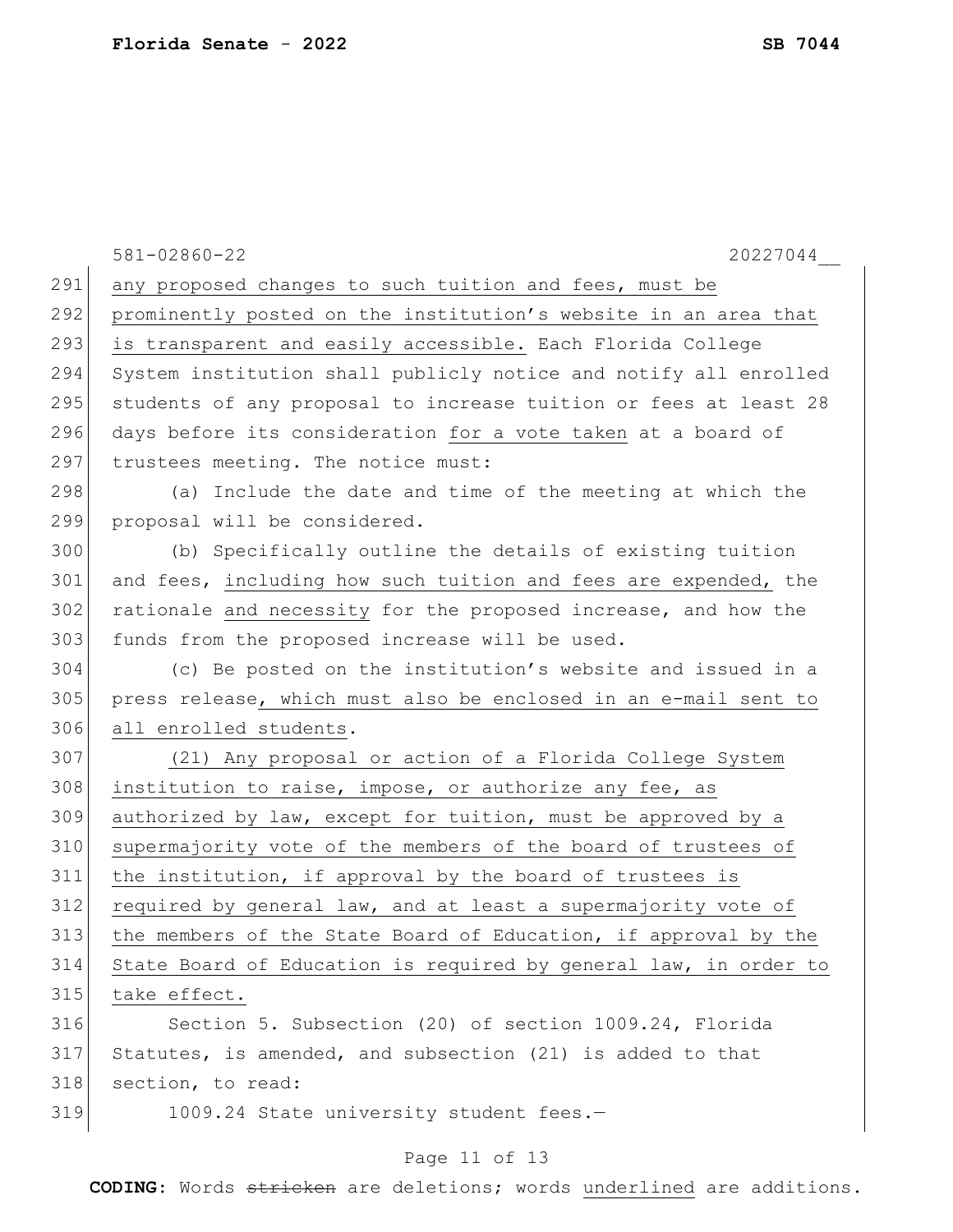|     | 581-02860-22<br>20227044                                         |
|-----|------------------------------------------------------------------|
| 320 | (20) All tuition and fees described in this section, and         |
| 321 | any proposed changes to such tuition and fees, must be           |
| 322 | prominently posted on the state university's website in an area  |
| 323 | that is transparent and easily accessible. Each state university |
| 324 | shall publicly notice and notify all enrolled students of any    |
| 325 | proposal to change tuition or fees at least 28 days before its   |
| 326 | consideration for a vote taken at a board of trustees meeting.   |
| 327 | The notice must:                                                 |
| 328 | (a) Include the date and time of the meeting at which the        |
| 329 | proposal will be considered.                                     |
| 330 | (b) Specifically outline the details of existing tuition         |
| 331 | and fees, including how such tuition and fees are expended, the  |
| 332 | rationale and necessity for the proposed change, and how the     |
| 333 | funds from the proposed change will be used.                     |
| 334 | (c) Be posted on the university's website and issued in a        |
| 335 | press release, which must also be enclosed in an e-mail sent to  |
| 336 | all enrolled students.                                           |
| 337 | (21) Pursuant to s. 7(e), Art. IX of the State                   |
| 338 | Constitution, any proposal or action of a constituent university |
| 339 | to raise, impose, or authorize any fee, as authorized by law,    |
| 340 | except for tuition, must be approved by at least 9 affirmative   |
| 341 | votes of the members of the board of trustees of the constituent |
| 342 | university, if approval by the board of trustees is required by  |
| 343 | general law, and at least 12 affirmative votes of the members of |
| 344 | the Board of Governors, if approval by the Board of Governors is |
| 345 | required by general law, in order to take effect.                |
| 346 | Section 6. The Division of Law Revision shall prepare a          |
| 347 | reviser's bill to replace references to the phrases "the         |
| 348 | Southern Association of Colleges and Schools," "the Commission   |

# Page 12 of 13